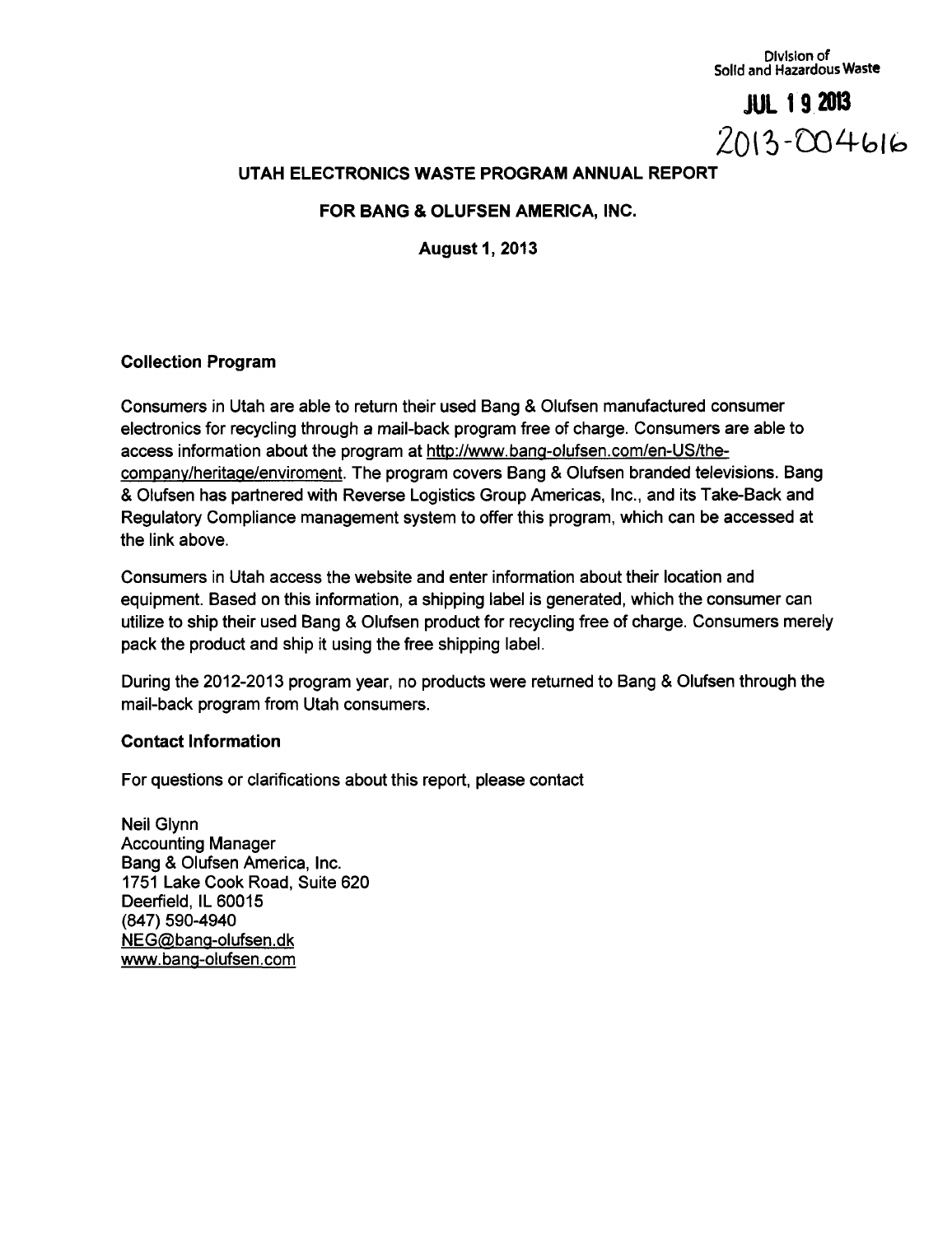# **UTAH ELECTRONICS WASTE PROGRAM ANNUAL REPORT FOR COBY ELECTRONICS CORPORATION**

**August 1, 2013** 

## **Collection Program**

Consumers in Utah are able to return their used Coby manufactured consumer electronics for recycling through a mail-back program free of charge. Consumers are able to access information about the program at http://cobyusa.com/?p=recycle. The program covers Coby branded portable computers and televisions. Coby has partnered with Reverse Logistics Group Americas, Inc., and its Take-Back and Regulatory Compliance management system to offer this program.

Consumers in Utah access the website and enter information about their location and equipment. Based on this information, a shipping label is generated, which the consumer can utilize to ship their used Coby product for recycling free of charge. Consumers merely pack the product and ship it using the free shipping label.

During the 2012-2013 program year, no products were returned to Coby through the mail-back program from Utah consumers.

## **Contact Information**

For questions or clarifications about this report, please contact

Daniel Song VP of Operations and Global Credit Coby Electronics Corporation 1991 Marcus Ave, Suite 301 Lake Success, NY 11042 (516) 775-8880 ewaste@cobyusa.com www.cobvusa.com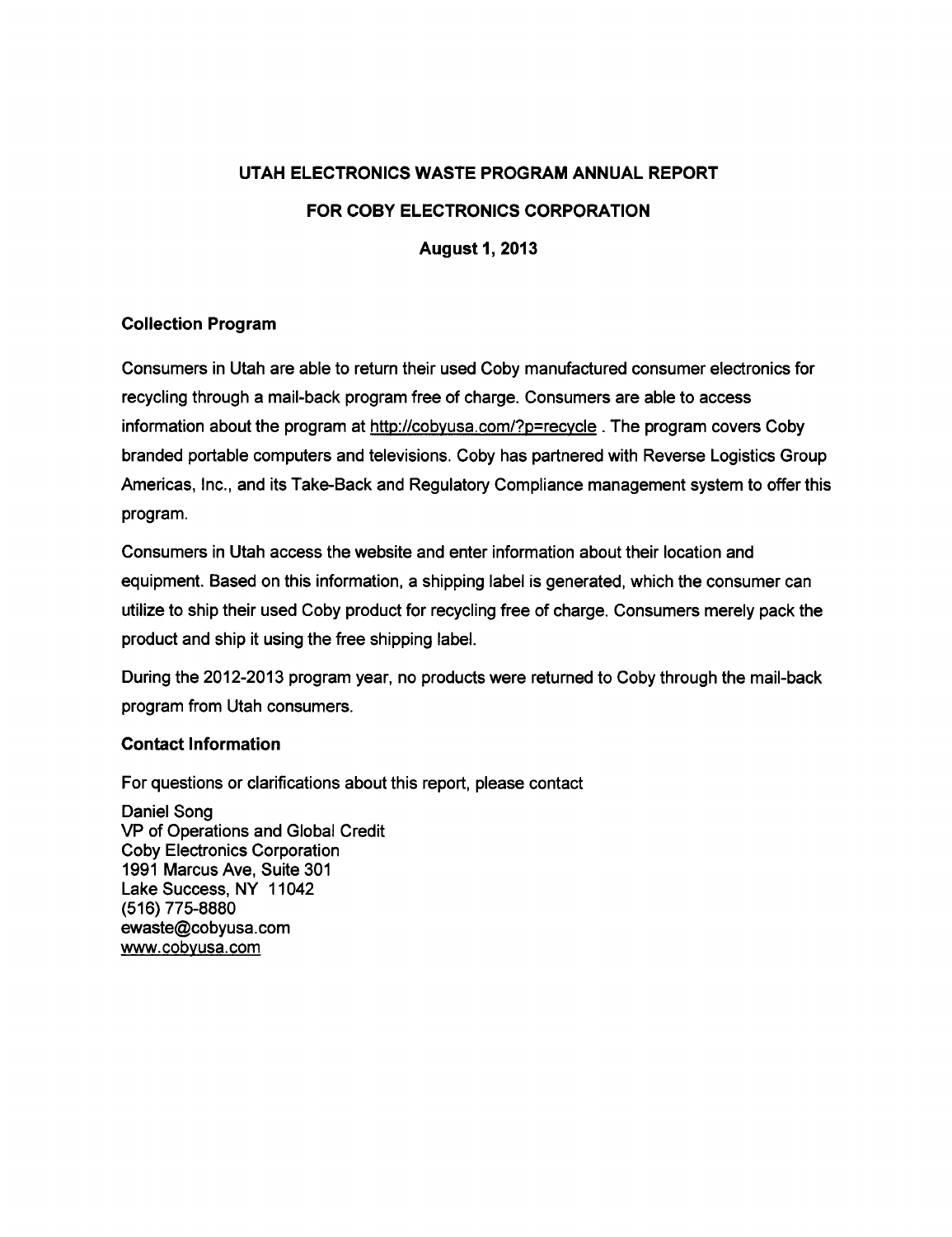## **Utah Electronics Waste Program Annual Report For Lenovo (United States), Inc. August 1, 2013**

#### **About Lenovo:**

Lenovo manufactures, develops, and markets a wide range of reliable, high-quality technology products including desktop computers, notebook computers, and computer monitors. Lenovo employs over 20,000 employees worldwide and has principle operations in Morrisville, North Carolina and Beijing, China.

Lenovo is committed to leadership in environmental affairs in all of its business activities. Lenovo follows applicable regulations around the world. In the US, Lenovo offers a free recycling program for households and home based businesses covering all Lenovo manufactured products nationwide. Lenovo believes these programs meet the requirements of the state of Utah. The program is publicized on Lenovo's recycling webpage at www.lenovo.com/recycling. Details of this program are included below.

#### **Recycling Plan Details:**

Consumers in Utah are able to return their used Lenovo manufactured computer equipment for recycling through the program website at www.lenovo.com/recvclina free of charge. The program covers Lenovo manufactured desktop and notebook computers and computer monitors and peripherals and Medion brand desktop and notebook computers, computer monitors, televisions and peripherals.

Lenovo has partnered with Reverse Logistics Group Americas, Inc. (RLGA) and its Take-Back and Regulatory Compliance management system to offer this program. Consumers can access the webpage and enter information about their location and the equipment they intend to recycle. Based on this information, a free shipping label is generated and sent to the consumer, which the consumer can utilize to ship their used Lenovo product for free recycling. Consumers merely pack the product and ship it using the free shipping label. RLGA will ensure the products are responsibly recycled.

During the 2012-2013 program year, devices totaling 5 pounds were returned to Lenovo through the mail-back program from Utah consumers

Further information on recycling and reuse of computer equipment can be found on Lenovo's website at www.lenovo.com/recvclinq. Lenovo maintains a toll free telephone number for consumers seeking more recycling information. The toll free number is 1-866-96-THINK.

**Lenovo Contact Information:**  Mary Jacques Senior Engineer Lenovo (USA), Inc. 1009 Think Place, Bldg 2/5E2 Morrisville, NC 27560 **(919) 294-0422**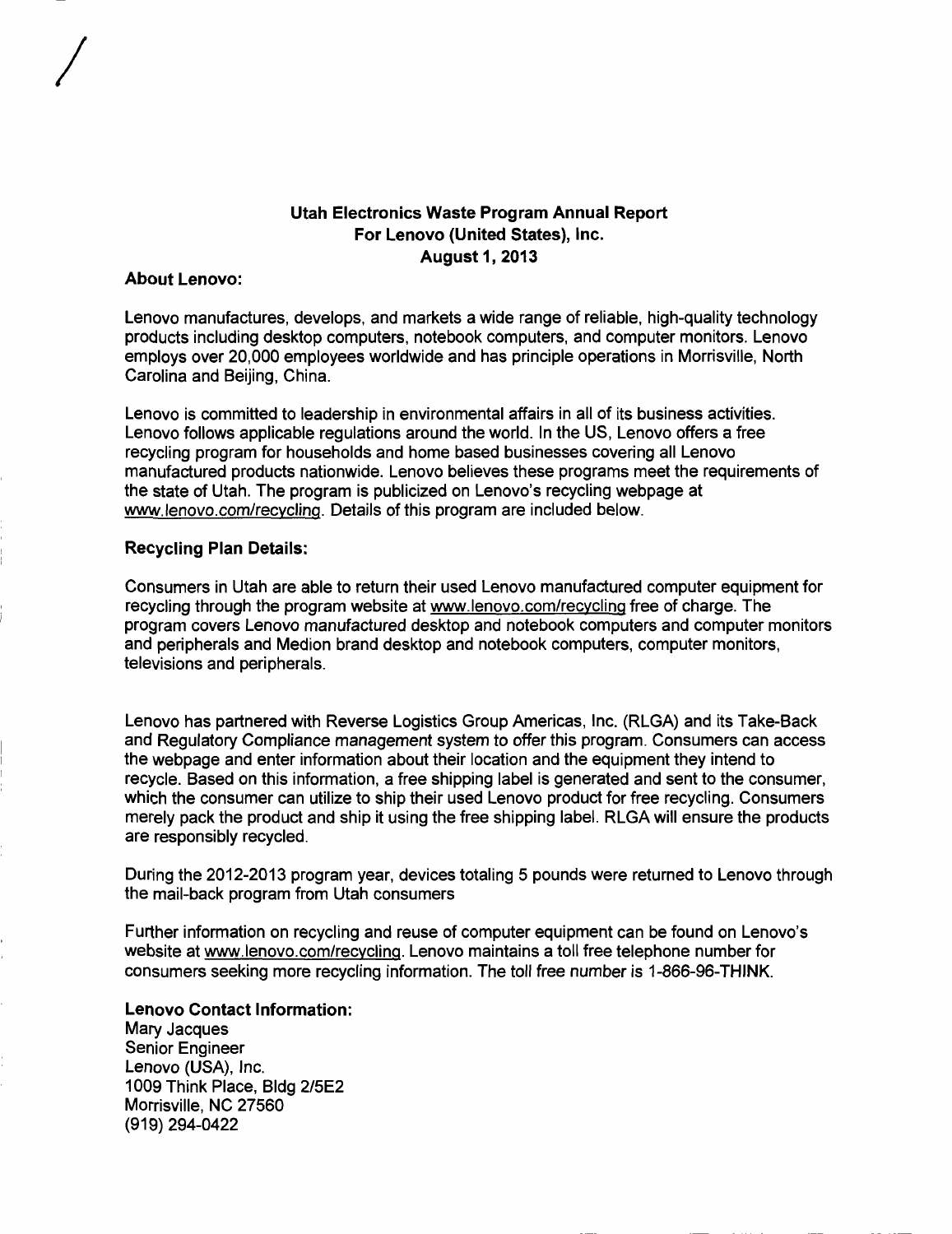maryjacques@lenovo.com

 $\ddot{\phantom{a}}$  $\mathcal{L}^{\pm}$ 

 $\ddot{\phantom{a}}$